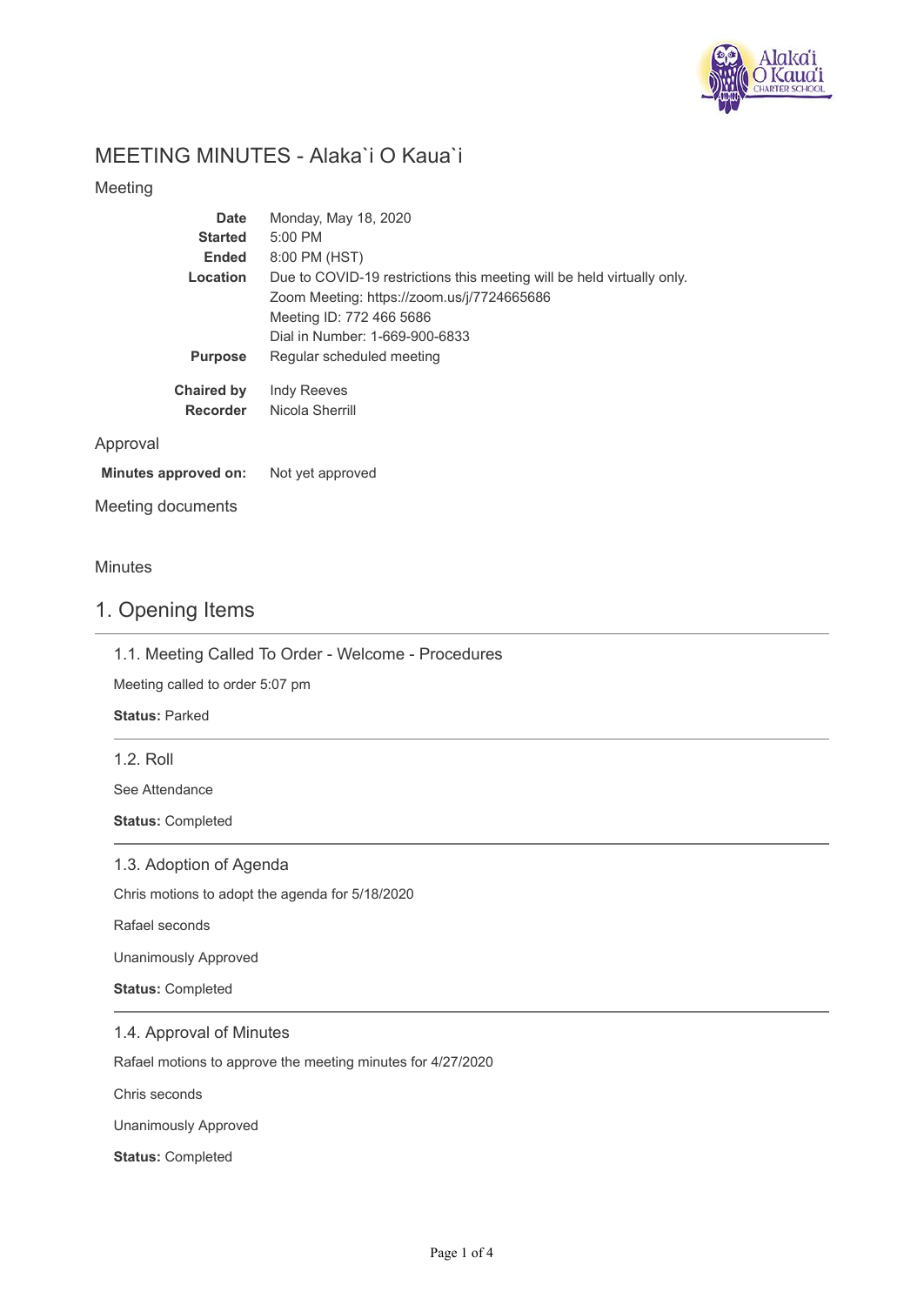

• Alakai Minutes-2020-04-27.pdf

# 2. Comments From Guests

# 2.1. Comments

Comments from guests received

**Status:** Completed

# 3. Administrative Reports

### 3.1. School Director Report

- Education/Curriculum
- Facilities
- Enrollment
- Fundraising / PTO
- Personnel

Fred provides director report including online learning, marketing and staff.

See Report

### **Status:** Completed

- Personnel Report\_Alakai 5.13.2020 Google Docs.pdf
- Director report May 18 2020.pdf

### 3.2. Service Provider Report

See Report

**Status:** Completed

2020 April Alaka'i O Kaua'i Service Provider Report.pdf

#### 3.3. Financial Report

Yvette provided the financial report

**Status:** Completed

- Monthly Cash Flow 2019-20 April 2020.pdf
- 2019-20 Monthly Fundraising Report April 2020.pdf

#### 3.4. Board Committee Reports

- Chair Report
- Treasurer Report
- Transportation
- Outreach/Media

Indy provided a report on ELA curriculum and utilities

#### **Status:** Completed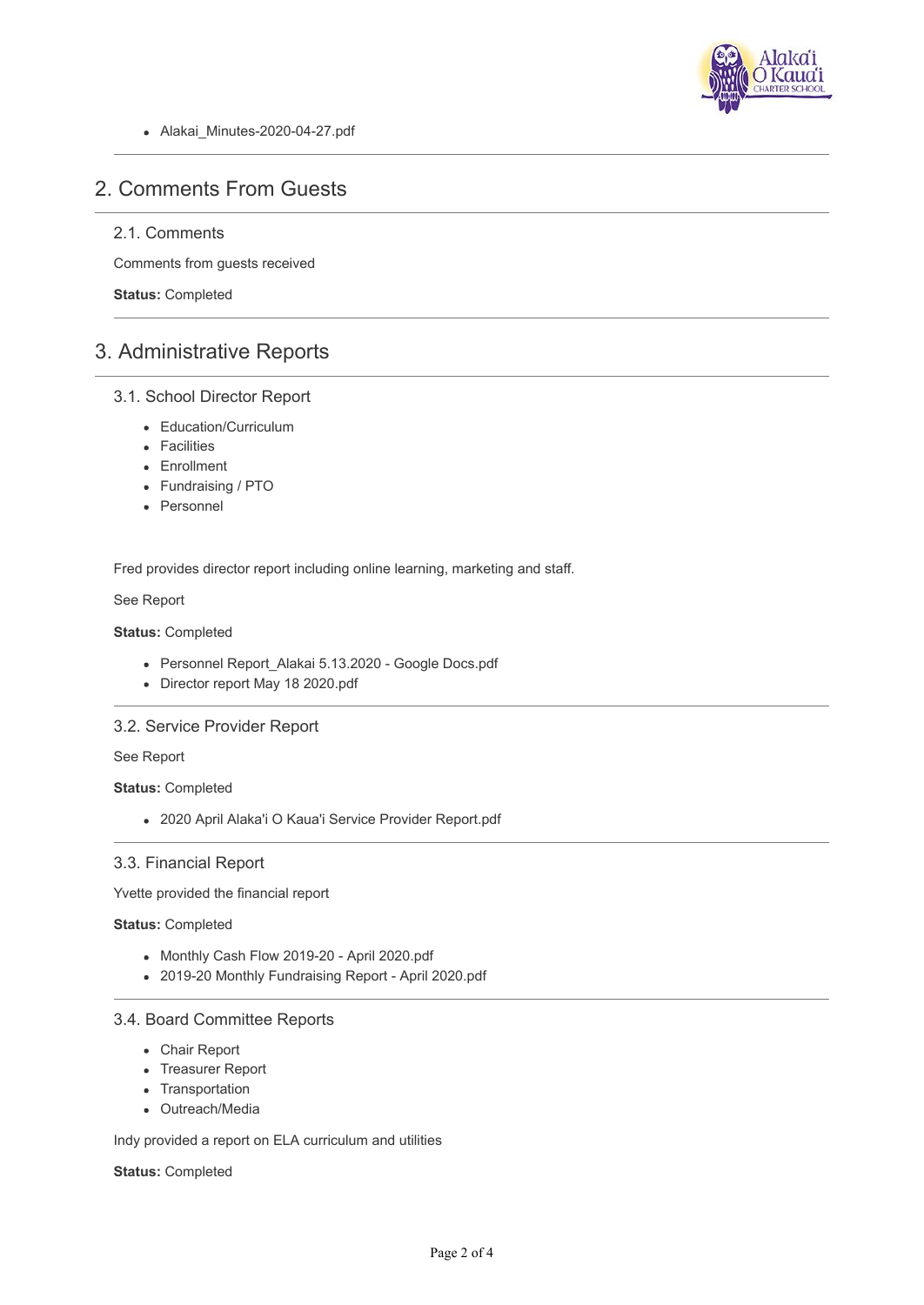

# 4. Discussion items

### 4.1. Update on signage

Amer provided update on signage regarding approval from Property Owner

**Status:** Completed

# 5. Action Items

5.1. Accept board member resignation

Board Member Collin Darrell resignation effective 4/28/2020

Nicola motions to accept Collin Derrill's Resignation on April 28th.

Rafael Seconds

Unanimously Approved

**Status:** Completed

### 5.2. Consider Service Agreement

Rafael motions to approve the 2019-2020 service contact between Alaka'i O Kaua'i and iLEAD

Nicola Seconds

Unanimously Approved

**Status:** Completed

iLEAD\_Alakai\_Services Agreement\_Revised\_2019-20 [GMU 5-11-2020].pdf

### 5.3. Consider Bussing Proposal

Contract currently with the AG, waiting on feedback

Nicola motions to accept Akita Bus Service proposal contingent on the AG approval of the proposed contract

Chris Second

Unanimously approved

**Status:** Completed

• Bus Proposal AlakaiOKauai04272020.pdf

# 6. Executive Session (as and if needed)

#### 6.1. Personnel Matters

Consider the Director Contract

Board moves in to executive session at 7:25pm

Board moves out of executive session at 7:46pm

Rafael makes a motion to ratify the contract for David Adams as the Director of Alaka'i O Kaua'i 2020-2021